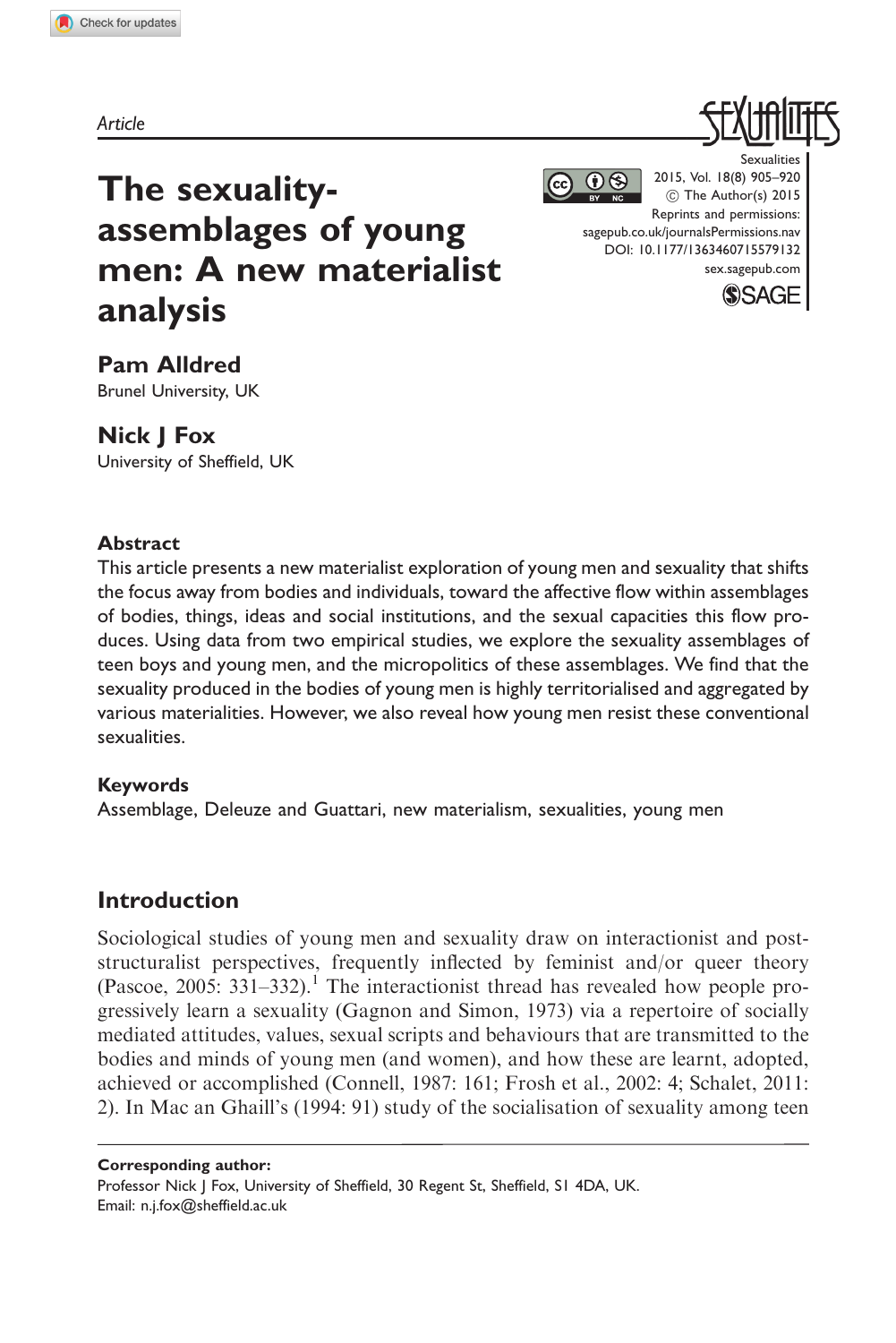boys, an imperative to act like heterosexual men circumscribed both their everyday behaviour and their talk, which featured 'an obsession with ... penis size, uncontrollable urges and sexual potency' (1994: 91). Frosh et al. (2002: 50–52) found that boys were active, interpretive and critical subjects, who continually reinvented their sexual and gendered identities as they interacted with peers and others, while Bale (2011) noted that masturbation, accessing online pornography and interactions with a peer group actively influenced the development of teen boys' sexualities.

Post-structuralist concerns with institutional power relations and associated systems of thought/discourses provide further insights into young men and sexuality. Thus Schalet (2000: 79–80) found that differing parental discourses on young people and sexuality in the USA and the Netherlands articulated broader cultural understandings of human nature and social relationships. Pascoe's (2005) ethnography of a high school noted a 'fag discourse' that served to structure the social and power relations between boys (see also Alldred and David, 2007). Nayak and Kehily (2006: 465) argued that teen boys aimed performatively to reproduce an idealised 'perfect boy' manifesting a straight masculinity, while Moscheta et al. (2013) found that young men who traded sex sought either to subvert or conserve normative sexuality discourses.

Within both perspectives, 'hegemonic' masculinity (Connell, 1987) has been conceptualised as a subject-position (and related behaviours) based in 'compulsory heterosexuality, misogyny and homophobia' (Frosh et al., 2002: 76) that constitutes male power institutionally, experientially and discursively. It manifests within a culture that regards male violence and competitiveness as normal, appropriate and acceptable (Holland et al., 1998: 151; Kimmel, 2008: 217 ff.), denies attributes of dependency, nurturing and feeling associated with femininity (Lees, 1993: 306; see also Holland et al., 1998: 160), and ascribes homophobic epithets to boys who succeed academically (Epstein, 1998: 103). More recent formulations have developed this analysis, recognising the complex power relations that surround masculinity (Connell and Messerschmidt, 2005: 847–848), and the range of 'hybrid masculinities' that symbolically distance men from the hegemonic form by co-opting elements of marginalized/subordinated class, racial, sexual or gender identities, while sustaining sectional inequalities (Bridges and Pascoe, 2014: 254).

Arguably, such cultural models of young men and sexuality and a shift of attention toward 'masculinity' (understood as the concatenation of individual and collective behaviours, attitudes and subjectivities associated with 'being a man') have relegated sexuality, sexual desire and the physicality of sexual practices to the status of largely-unexamined backcloths to processes of socialisation and/or identity-construction (Beasley, 2014: 5). Desires, attractions and sexual behaviours are individualised, to be studied as attributes of specific human bodies, and constitutive of (individual) human subjects (Foucault, 1981: 157). In this article, we seek to overturn this 'anthropocentric' focus on bodies and identities. Beginning from a perspective of the materiality of sexualities, we will explore sexuality not as a bodily attribute, as the foundation of a subject's identity, or as the basis for individual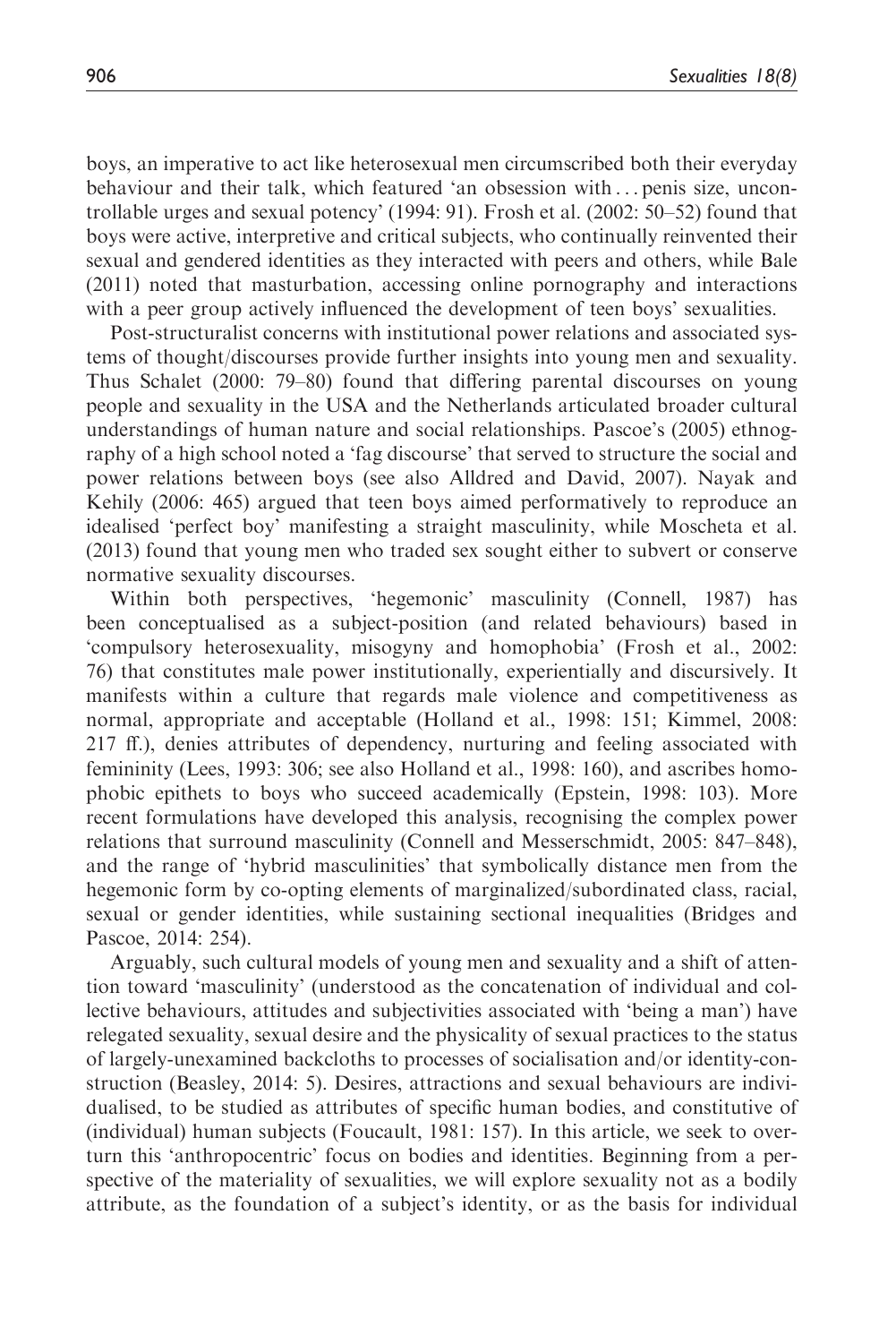sexual preferences, but as an assemblage of multiple bodies, things, ideas and social formations that cut across cultural and natural realms.

The emergence of 'new' materialisms in the social sciences (Coole and Frost, 2010; van der Tuin and Dolphijn, 2010) supplies the means to initiate this project. Focusing upon 'matter' and its social and physical production, we will apply a new materialist ontology of sexuality to explore empirical data on young male sexualities. We will shift the locus of sexuality from bodies and individuals toward the affective flow within assemblages of bodies, things, ideas and social institutions, and the sexual capacities this flow produces in bodies and collectivities (Fox and Alldred, 2013). We look at how a 'web of forces, intensities and encounters' (Braidotti, 2006: 41) between human and non-human elements produce specific, highly constrained manifestations of sexuality in young men, but also, importantly, continual challenges, fragmentations and resistances.

#### New materialism, sexuality and the sexuality-assemblage

'New' materialism has emerged over the past 20 years as an approach concerned fundamentally with the material workings of power, but focused firmly upon social production rather than social construction (Coole and Frost, 2010: 7; Taylor and Ivinson, 2013: 666). Unease over the 'textualisation' of bodies in post-structuralism led new materialist scholars including Barad (1996), Braidotti (2006), DeLanda (2006) and others to propose an ontology that asserts a central role for matter, and dissolves traditional mind/matter dualism in social theory (Braidotti, 2013: 4–5). Applied to empirical research, this perspective replaces the multiplicity of social theories that have been used to explain human culture (and human sexualities) with a simple focus upon the interactions between material forces. Significantly, it extends this materialist emphasis beyond traditional concerns with structural and 'macro' level social phenomena (van der Tuin and Dolphijn, 2010: 159), to consider also how desires, feelings, concepts and meanings have material effects and thus contribute to social production (Braidotti, 2000: 159; DeLanda, 2006: 5). This posthuman (Braidotti; 2006: 37) ontology shifts the focus for social inquiry from an approach predicated upon human agency (and its conceptual antithesis: 'social structure') toward examining the play of forces within relational networks or assemblages of animate and inanimate (DeLanda, 2006: 4; Mulcahy, 2012: 10; Youdell and Armstrong, 2011: 145).

A number of authors have applied new materialist perspectives to sexuality (Beckman, 2011; Braidotti, 2006; Fox and Alldred, 2013; Holmes et al., 2010; Lambevski, 2005; Probyn, 1995; Renold and Ringrose, 2011; Ringrose, 2011). Braidotti (2011: 148) described sexuality as a 'complex, multi-layered force that produces encounters, resonances and relations of all sorts', while elsewhere (Fox and Alldred, 2013: 769) we have suggested that the 'sexuality-assemblage' rather than the individual sexual body should be the focus of study, radically re-theorising sexuality as 'an impersonal affective flow within assemblages of bodies, things, ideas and social institutions, which produces sexual (and other) capacities in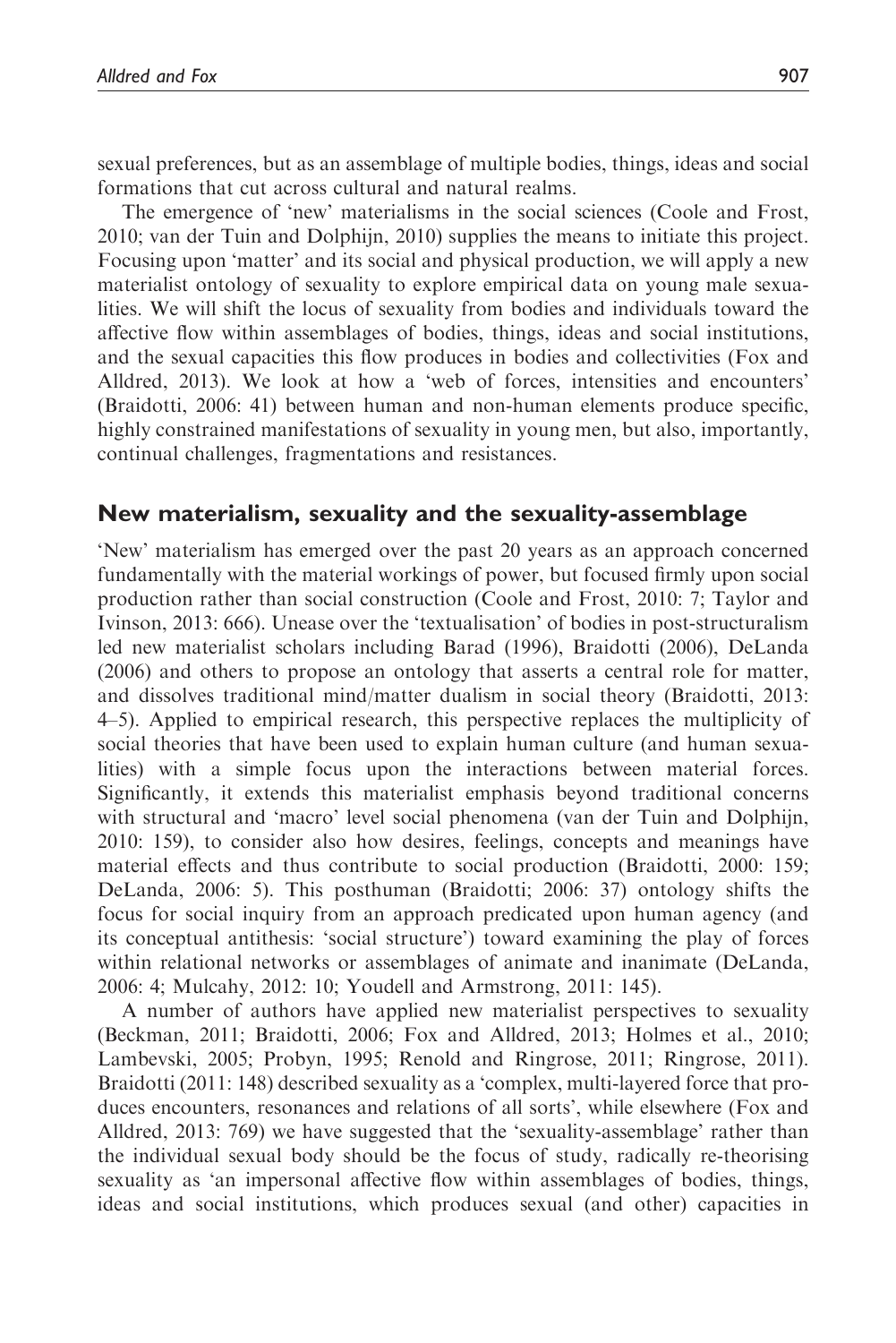bodies'. Sexuality-assemblages bridge 'micro' and 'macro', private and public, intimacy and polity, and establish the capacities of individual bodies to do, feel and desire. They shape the eroticism, sexual codes, customs and conduct of a society's members, as well as the categories of sexuality such as 'hetero', 'homo' and 'bisexual' (Linstead and Pullen, 2006: 1299). In short, it is the sexuality-assemblage that is productive of all phenomena associated with the physical and social manifestations of sex and sexuality. We will now swiftly consider the conceptual framework required to explore this materialist perspective on sexualityassemblages.

First, the sexuality-assemblage asserts the fundamental *relationality* of all matter: bodies, things and social formations gain their apparent 'is-ness' only when in relation. Rather than taking the body or thing or the social organisation as a pre-existing unit of analysis, we look instead at the fluctuating assemblages that coalesce to produce both events and the apparent reality of the relations that they comprise. For example, a sexuality-assemblage accrues around an event such as an erotic kiss, which comprises not just two pairs of lips but also physiological processes, personal and cultural contexts, aspects of the setting, memories and experiences, sexual codes and norms of conduct, and potentially many other relations particular to that event.

Second, a sexuality-assemblage must be analysed not in terms of human or other agency, but by considering the assembled relations' ability to affect or be affected (Deleuze, 1988: 101); an assemblage's 'affect economy' (Clough, 2004: 15) can be understood as the forces shifting bodies and other relations 'from one mode to another, in terms of attention, arousal, interest, receptivity, stimulation, attentiveness, action, reaction, and inaction' (Clough, 2004). Within a sexuality-assemblage, human and non-human relations affect (and are affected by) each other to produce material effects, including sexual capacities and desires, sexual identities and the many 'discourses' on sexualities; these affects are qualitatively equivalent regardless of whether a relation is human or nonhuman. Importantly for the study of sexuality, desire may be understood as an affect in this ontology (rather than some essential quality of a body, no matter how culturally shaped), to the extent that it produces specific capacities to act or feel in a body or bodies, be it arousal, attraction, sexual activity, rejection or whatever.

This emphasis on affect economies and the changes they produce in relations and assemblages provides a dynamic focus for the study of sexuality and sexualityassemblages. Affects produce capacities to act, to feel or to desire, and studying a body's, a thing's or a social formation's capacities (and the limits and the possibilities for such capacities and capabilities) supplies a means to explore affect economies empirically. We may ask what a body can do within its relational sexuality-assemblage, what it cannot do, and what it can become. This opens to scrutiny both the affect economy within a sexuality-assemblage and its internal micropolitics that produces sexual desires, sexual responses, codes of sexual conduct, sexual identities and so forth.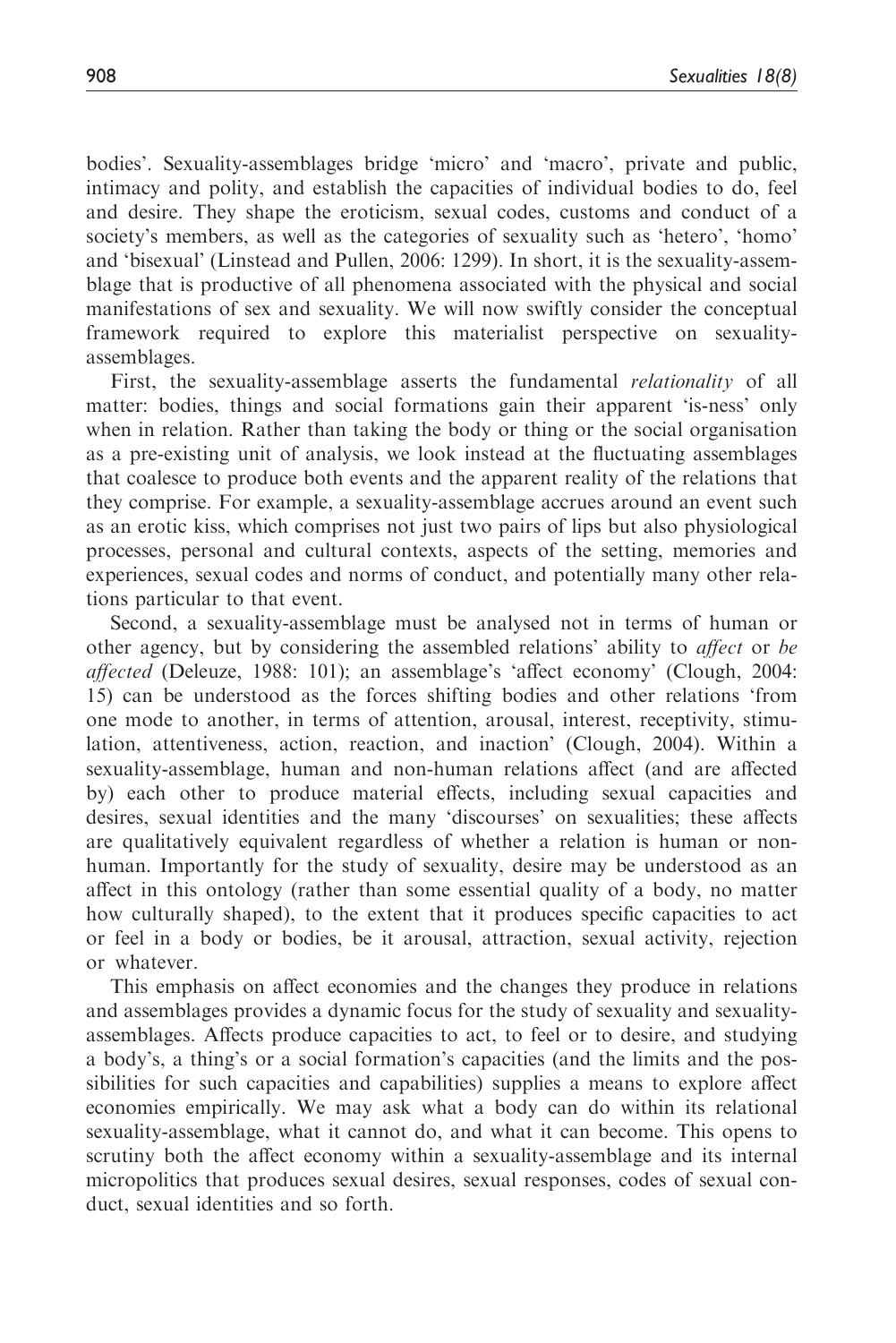To study assemblage micropolitics, we apply two Deleuzo-Guattarian concepts: 'territorialisation' and 'aggregation'. We see territorialisation' (Deleuze and Guattari, 1988: 88–89) as an 'ecological' specification, not unrelated to the Francophone notion of 'terroir', a concept that describes how features in the immediate physical environment affect a vine's or a beehive's capacities to produce certain qualities in wine or honey. Similarly, affects deriving from relations in assemblages specify or 'localise' the capacities of a body or other relation. But territorialisation is not deterministic, because other affects 'de-territorialise' and 're-territorialise', re-shaping the possibilities and limits of what a body can do, continuously and unendingly. Sexual arousal, attraction, preferences and conduct can be understood as specific territorialisations produced by affects and desires in a sexuality-assemblage. So marketing aimed at children may territorialise ('sexualise') their bodies into adult sexual identities and choices (Bale, 2011), while a kiss may territorialise a body into sexual arousal. Yet that same kiss – say from a new lover, might open up a radically de-territorialising 'line of flight' (Deleuze and Guattari, 1988: 277), propelling a body into possibilities such as polyamory or a new life begun elsewhere.

We replace Deleuze and Guattari's (1984: 286–288) terminology of 'molar' and 'molecular' with, respectively, 'aggregative' and 'singular' affects (Fox and Alldred, 2014). Aggregating affects act similarly on multiple bodies, organising or categorising them to create converging identities or capacities. In the field of sexuality, ideas and concepts such as love, monogamy, chastity or sexual liberation; prejudices and biases; conceptual categories such as 'women', 'heterosexual', or 'perverted'; along with the discourses on human sexuality documented by Foucault (1981: 103–105) all aggregate bodies, producing (among other outputs) the pervasive social relations between bodies that traditionally sociology has summarised as 'patriarchy', 'heteronormativity' and 'hegemonic masculinity'. By contrast, other affects (for instance, a gift, smile or a caress from a lover) produce a singular outcome or capacity in just one body, with no significance beyond itself, and without aggregating consequences. Singular affects may be micropolitical drivers of de-territorialisation, enabling bodies to resist aggregating or constraining forces, and opening up new capacities to act, feel or desire.

Together, these micropolitical processes provide the starting point for the materialist exploration of young men and sexuality that follows. In this perspective, how sexuality manifests has little to do with personal preferences or dispositions, and everything to do with how bodies, things, ideas and social institutions assemble. Territorialising forces produce body comportments, identities and subjectivities, 'masculinity' and 'femininity'; and shape sexual desires, attractions, preferences and proclivities according to the particular mix of relations and affects in an assemblage. Sexual codes are culture-specific aggregating affects that establish the limits of what individual bodies can do, feel and desire in specific sociocultural settings, and produce the categories of sexual identity such as 'hetero', 'homo', polyamorous, queer and so forth (Barker, 2005; Linstead and Pullen, 2006: 1299). It follows that the sexualities thus produced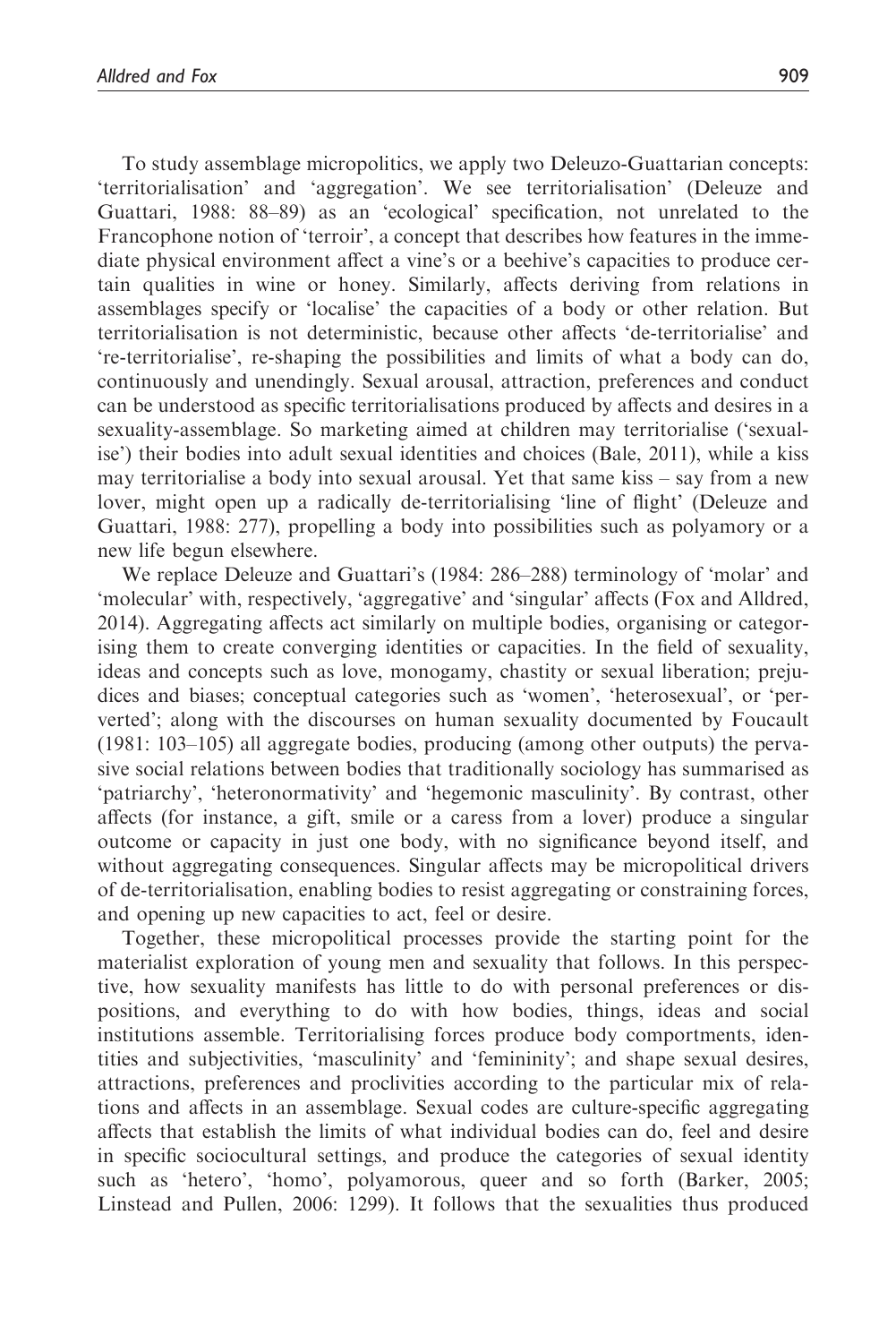in most cultures are conventional and prescriptive (Beckman, 2011: 9; Deleuze and Guattari, 1984: 294).

In the analysis of our research data that follows, we explore the micropolitics of young men and sexuality by disclosing the territorialisations and aggregations produced by flows of affect and desire in sexuality-assemblages. These flows cut across micro and macro levels, linking human and non-human (physical, social and abstract relations) to produce the (sexual) capacities of young men, the territorialisations that limit what their bodies can do sexually, and the de-territorialisations that enable them to resist.

#### Methodology and methods

This materialist agenda for the study of sexuality requires a posthuman methodology that firmly shifts the focus away from bodies and individuals toward relationality and assemblages, to affective flows in place of human agency, toward capacities to act, feel and desire rather than bodily attributes, and to a micropolitics of territorialisation and aggregation in place of fixity and social structure (Deleuze and Guattari, 1988: 257). To this end, a range of qualitative and quantitative collection approaches might be applied to a topic, generating a breadth of data, while remaining aware of the differential biases of different methods and designs (Fox and Alldred, 2014). Analysis of data must step away from efforts to reveal the 'authenticity' of respondents' accounts, disclosing instead 'the thick and affective materiality' of the world, culture and people's lives (Renold and Ivinson, 2014), and the territorialising and de-territorialising micropolitics within assemblages that link matter and meaning, and cut across 'micro' and 'macro' levels.

The data we present here is drawn from two studies, the first a multi-methods study of sex and relationship education (SRE) teaching in UK secondary schools conducted by the first author and her colleague (Alldred and David, 2007), which included individual and group interviews with teenage boys in school and alternative educational settings; the other a secondary analysis of a dataset of 31 interviews with male students, employed and unemployed young men living in London, undertaken as part of a study of masculinity.<sup>2</sup> These disparate data – with their differing research designs and different subject-groups, offer a broader picture of the affective economies in the sexuality-assemblages of young men than might a single source: ethnographic and focus group data provide a rich seam of assemblage micropolitics, while interviews produce data on the relations and affects that variously link mind and matter.

Our analysis began by trawling the two datasets to mine the relations in these sexuality-assemblages, the affects that link them and the capacities these affective flows produce. This provided the basis upon which to focus our attention upon the micropolitics of the assemblages. Using the two dimensions of territorialisation/deterritorialisation and aggregative/singular outlined earlier, our objective was to map flows of desire and power (Ringrose, 2011) between human and non-human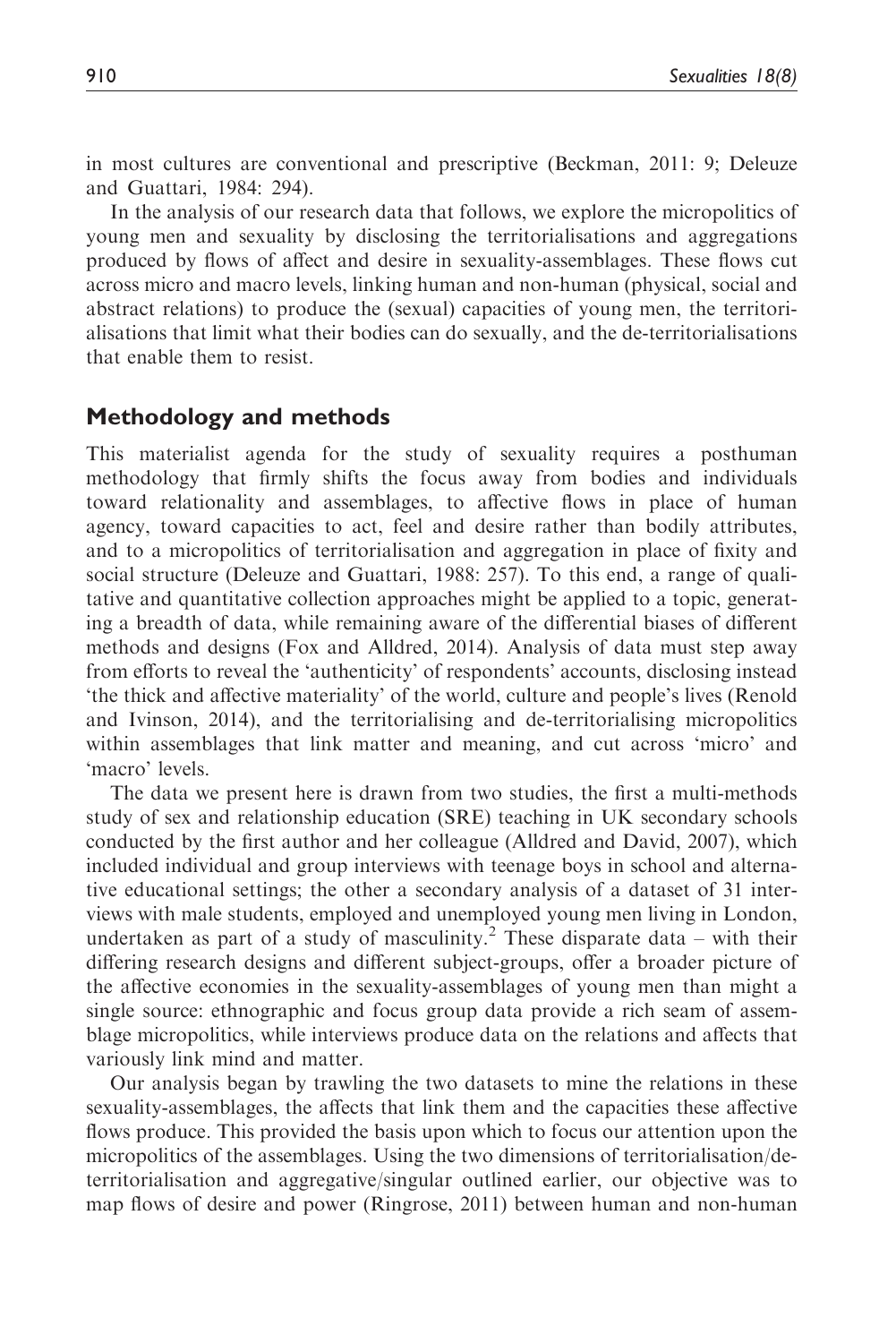relations, and identify flux and fluidity (Masny and Waterhouse, 2011: 293) in the sexuality-assemblages of young men.

### The sexuality of young men assembled

#### Relations and affects

The ethnographic observation of teen boys' sex and relationship education (SRE) classes (Alldred and David, 2007) revealed a sexuality-assemblage that also comprised peers, girls, siblings, teachers, condoms, second-hand cars, the school's SRE curriculum, and the school environment as affective relations. Within this affect economy, boys were affected by reported sexual behaviour within their peer group, but also by how SRE was taught and the interactions this entailed. The study found resistance to classroom values and relationship discussions, which the boys felt were none of the school's business, and also to expectations that they should discuss emotional issues with teachers or parents (preferring 'mates', a family member such as an older brother, or an outside facilitator). While teen boys in school in general supported SRE, for those excluded and in alternative educational provision, the SRE curriculum seemed irrelevant: for one teenage boy in this group, SRE could be reduced to a simple message about bodies, condoms and medical risks:

Sex is safe as long as you use a condom, you're safe. That's all that you need to know.

For this latter group, the embodied pleasure of sexuality was the dominant relation in the mix, providing a resource to resist both the tedium of the classroom and to reject the values and educational discourses that had produced them as academic failures and outcasts from school. Even the interviews conducted by the first author with this group of boys were treated as further opportunities to assert 'adult' (hetero)sexualities through sexual banter and horseplay, subverting a research agenda that they equated with a hegemonic educational regime.

The second dataset provides insights into sexuality-assemblages when young men were at university, at work or unemployed. The 31 young men interviewed were generally sexually active, ranging from occasional sexual encounters, reports of frequent casual relationships with partners met in social venues, through to steady relationships, and for one respondent, marriage. Three (Yusuf, Azim and Stephen) chose celibacy for religious reasons, but only one interview reported any same-sex activity: a drunken invitation that respondent Ross said he had declined. Close readings of interviews provided further insights into the relations and affects in their sexuality-assemblages. So for example, 20-year-old student 'Andrew' said:

I don't treat women very well, I suppose. My mum always gets on my back for this, but I don't  $-$  I mean I cheat on them, and I deceive them, which is wrong, and I know it's wrong, but I think I'm kind of insecure in myself in that respect. Which is...I don't know why, but I just am.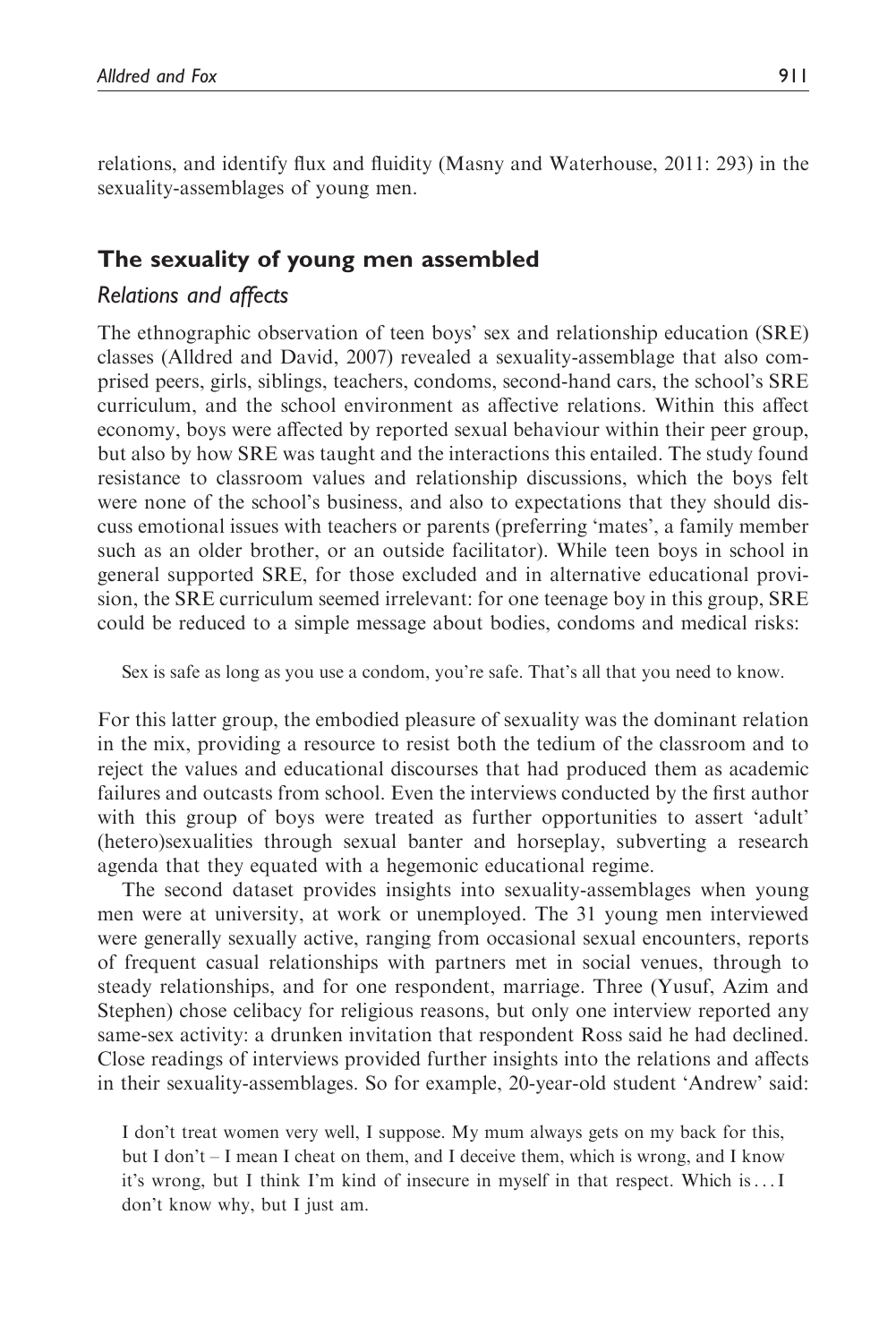This extract supplied evidence of relations (women, mum), a flow of affect that linked them (Andrew's cheating and deceit, his Mum's disapproval) and capacities (cheating, insecurity), while analysis of the entire transcript indicated a sexualityassemblage that encompassed current and past girlfriends, male mates, alcohol, bars and clubs, physical attributes and a range of idiosyncratic elements including a chronic illness, sport, body size and Andrew's academic studies. The affective flow in this assemblage (for example, the physiological effects of alcohol; the emotions associated with the health issue; cultural and social norms of conduct) together established Andrew's capacities. These centred upon serial heterosexual dating within a competitive environment with his male 'mates', but marked also by anxieties and perceived psychological and physical inadequacies produced by insecurities concerning his stature and his health.

Analysis of transcripts in this series revealed further, unique sexualityassemblages. For 'Najib', a 20-year-old student, relations included women, his peer group, his self-image, physical attractiveness, his ethnicity, marriage, past sexual experiences and concerns with hygiene (clinical and moral) that produced a fastidiousness in his sexual conduct. He too frequented clubs with a group of mates, and described competitive efforts to 'pull' the 'best girl in the club'. Another student 'Neil' was in a steady relationship, and his sexuality-assemblage included not only his girlfriend, but also his family, male friends, past girlfriends, the university, music, the gym, his body shape, alcohol, pubs, and discourses on male and female sexuality.

These two sources of data thus revealed the broad range of material relations (animate and inanimate; physical, psychological, social and abstract) in young men's sexuality-assemblages: significant others (mates, girlfriends, parents, teachers); the physical spaces where they interact and socialise, social activities, cultures and backgrounds, and abstract concepts such as love, sexual fidelity or honesty. While this suggests the idiosyncratic, unstable and fluctuating composition of sexuality-assemblages, it also identifies relations and affects that occur more generally. From the teenage boys in the school dataset – who focused primarily upon the embodied pleasures that sexual arousal could provide – to the university students for whom a social life revolving around alcohol, clubs and pubs, and abstract ideas of love and fidelity often appeared in these sexuality-assemblages, there were recurrent threads that cut across individual sexuality-assemblages.

However, of more interest than simply listing the relations in these sexualityassemblages are the fluxes, stabilities and instabilities produced as the affect economies within them shift and reconfigure, disperse or re-form. The second phase of analysis focused upon these movements, and the micropolitics of assemblage intra-action they reveal. We sought out the *territorialisations* that produced relatively stable capacities in young men, the de-territorialisations that undermined these and established different sexual or other capabilities, the *aggre*gations that grouped or unified aspects of young men and sexuality, and the sin*gular* affects that occasionally offered new capacities and possibilities for sexuality or subjectivity.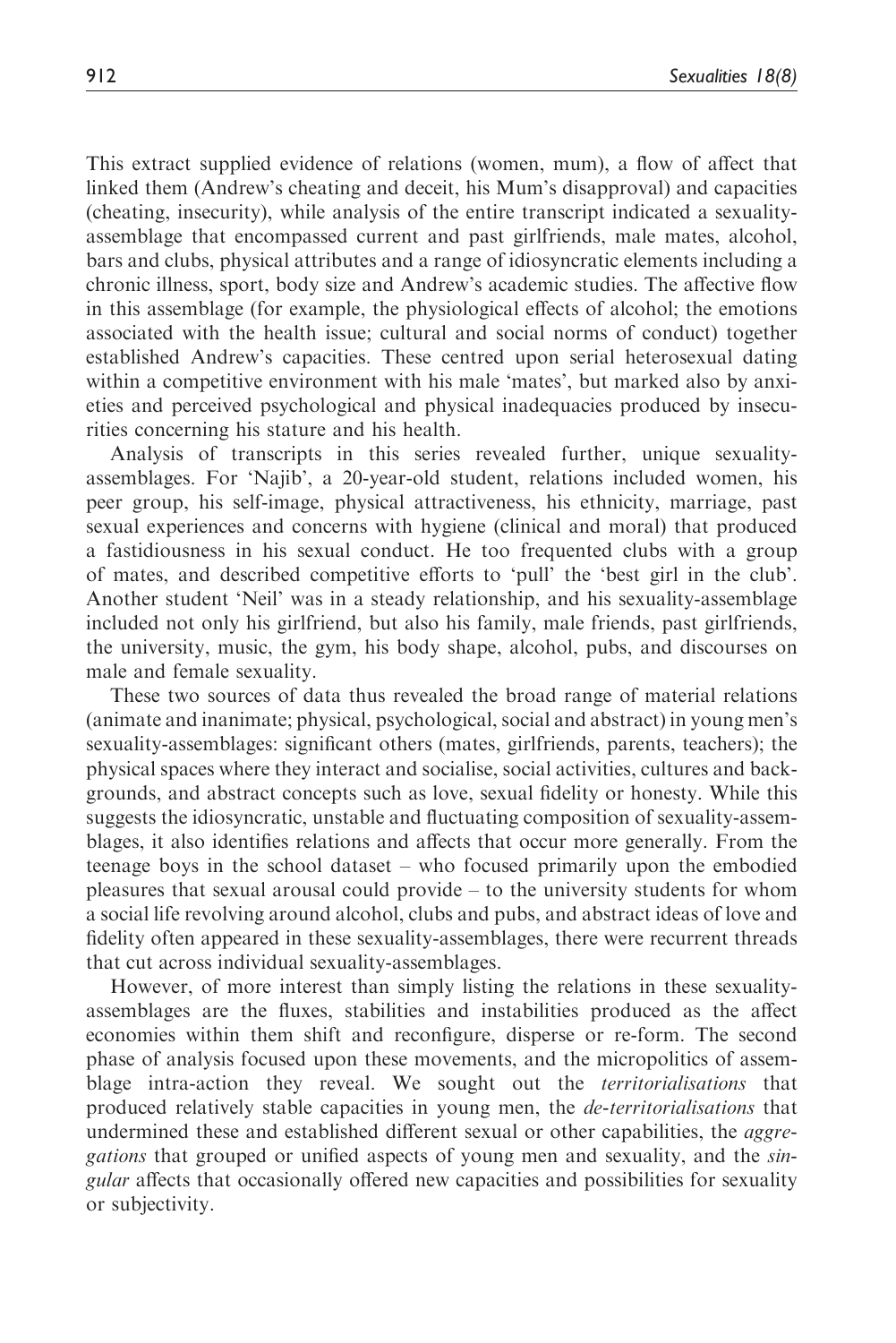#### The micropolitics of young men and sexuality

Data from both sources provide examples of territorialisation of capacities by physical/biological, psychological and sociocultural affectivities within the sexuality-assemblage. For the teenage boys, physical relations such as bodily maturation, height, voices that had 'broken' and facial hair territorialised childish bodies into adolescence and adulthood. These physical affects combined with competitive and hierarchical displays of machismo or intimidation within the peer group to further territorialise and effectively rank their bodies (and their girlfriends and even their cars) in terms of physical capacities.

For the older group, a similar territorialisation occurred, though produced from the differing affect economies assembled in university and workplace milieux. The physical affectivity associated with sexual desires and experiences was vividly described by 20-year-old student Sonny.

When I crave sex, when I'm single I crave, like, sort of, hot passionate sex with someone I love. So when I have that it's very important. It's like ... it's like dripfeeding you or something, it's just like pure, you know, it's just great...That's what I crave all the time, and if I've not got that then I can get disenchanted.

Several students including Andrew and Najib described the social assemblages they inhabited, comprising same-sex friendship groups, sporting activities, clubs and bars, alcohol, and social events where the main objective appeared to be for male students to 'pull' females, and vice versa. This micropolitics produced limited sexualities in these students and focused more upon competition between male peers than upon interaction with sexual partners: Scott expounded his efforts to be 'the person who's had a lot of sexual partners. You want to be the person who attracts the best looking girl in the bar', while Andrew entertained his 'mates' with salacious details of his sex life. Like the teenage boys, these bodies were ranked in terms of physical looks, to produce informal hierarchies of who might have sex with whom. Najib, whose good looks and attractiveness to women were reputedly widely acknowledged, described how he was territorialised by his peers into a situation where he effectively had to compete against himself.

They were all on my case, all of them, like 'Come on. We want to see you in action', and I was like 'No, no. I'm all right', you know. And they were all calling me 'chicken'. And I thought 'Oh no, here we go again'. You know, the ego thing, I was listening to part of them: 'Pick the best girl in the club, and I'm going to get with her.' So he picks out the  $-1$  mean this woman was amazing. You know, she was gorgeous. And all night I'm trying to pull this girl ... you know, and I finally do.

This dating and mating assemblage territorialised respondents variously, from Andrew's serial cheating, to steady sexual relationships. Student Tim reflected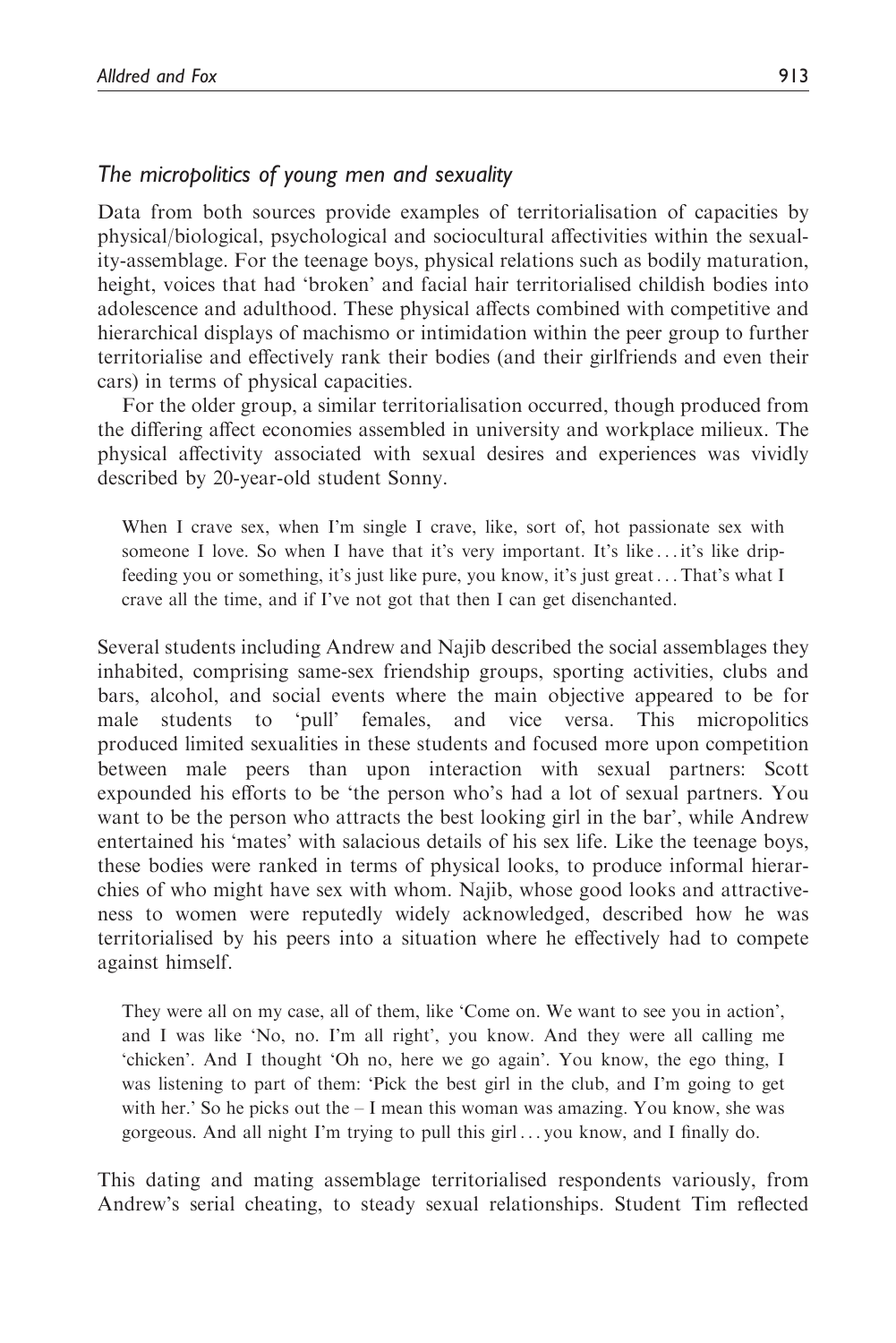back on a heterosexual relationship a year earlier that had territorialised both his sexuality and other areas of his life.

I spent most of my second year in university in one which I was always... not really wanting to be in a relationship. Even though I was kind of wanting to be with this girl ... And often I'd not want her to come out, but ...she would always come out, and this would, it would really annoy me in a way, because you can't act in the same way if, if you're girlfriend's there or... or even, even with your mates you can't have the same ah ... chats and that.

The micropolitical significance of these territorialisations is further revealed by exploring the aggregating and non-aggregating (singular) effects they had on the young men in the two studies. Aggregative territorialisations drew both the teenage boys and the older group into narrow sexuality-assemblages. For example, the school-excluded teen boys were aggregated by the physical and social affects into an assemblage that valorised heterosexuality, homophobia and misogyny that was reflected in the 'banter' and horseplay witnessed in both the SRE classes and during the study focus groups. Physical maturation, actual or purported familiarity with heterosexual activity, competitive homophobic posturing and (hetero)sexualised banter sustained them within this assemblage, aggregating their sexuality into what some scholars have described as 'compulsory heterosexuality' and 'hegemonic masculinity' (Holland et al., 1998: 149; Mac an Ghaill, 1994: 96; Rich, 1980).

Similarly, the physical and social territorialisations in the older group were often powerfully aggregative, and the data offered examples of aggregation into a specific sexual orientation, an attraction to a specific physical body-type or ethnicity, or into close monogamous relationships. Paul, a student and keen sportsman who acknowledged he played rugby for reasons of body-appearance and to 'keep his girlfriend happy', described how physical, psychological and emotional needs were aggregated within a monogamous heterosexual relationship.

I think having a girlfriend outweighs, um, not having a girlfriend. You know, my mates are always desperate for it, and not getting any, and ... and aside from the physical needs, I find that there, there's the emotional needs as well. And I, I think I'd be quite lonely if I... You know, I've come to spend, like, any night I'm not busy I'm with my girlfriend. So I'm never on my own. Whereas if all of a sudden I was on my own I think I would get lonely, because I don't really like my own company that much.

Lester, an unemployed 18-year-old, expressed the pressures to find a girlfriend he had felt, from both his peers and his expectations for his life. The transitions these sexual encounters represented territorialised him as both adult and man.

I suppose it is quite an important marker your first girlfriend, or your first pull, or the first time you get laid. I suppose it is quite important as, like, a yeah 'Now I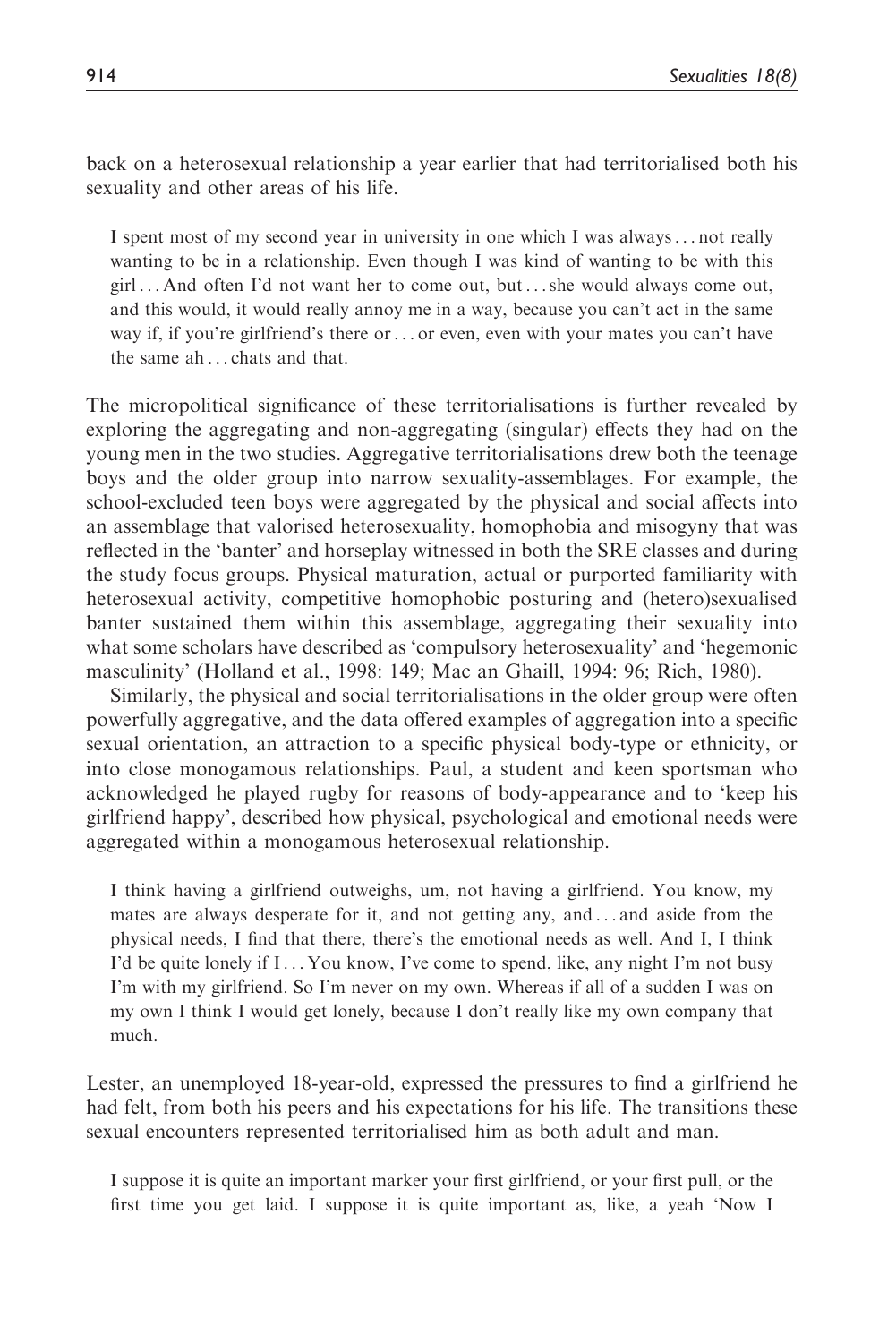am ... more than I was yesterday', just because of that. It's kind of a rite of passage, maybe.

Further aggregative territorialisations of sexuality within this group derived from specific contexts, for example those associated with religious, moral or cultural backgrounds. These relations aggregated them into culturally-defined sexual codes: Stephen, a devout Christian, described sex before marriage as 'real rubbish', while cultural notions of physical and moral hygiene aggregated Najib within informal but prescriptive rules governing with whom he had sex.

Not all sexual territorialisations were aggregative, however: singular affects deriving from sexual encounters produced unique capacities in particular bodies, including emotions, personal perspectives on sexuality and opportunities for nurturing others. Ross, a 19-year-old student, found new capacities for sexual intimacy from a relationship:

I'm always looking for, um, you know, someone who I, sort of, could completely fall for... and spend a lot of time with  $\dots$  Ah, it's nice to just have someone there. You know, I mean...someone who's, sort of, not going to judge you and, sort of, who knows you really well. And who, ah, sort of, accepts you for who you are I suppose ...I sort of find that if you're really head over heels with someone and you're sleeping with them, there's this, sort of, like a really, really intimate feeling.

Some of these singular affects were not only non-aggregative, but produced deterritorialisations, opening up new capacities and possibilities for action and interaction. As Paechter (2006: 122) has argued, school is a place where children's bodies (including or perhaps especially their sexualities) are sidelined or even erased as part of the disciplinary regime. Consequently, SRE classes are unusual: rather than erasing bodies, sexual desire and arousal become the topic for education (Alldred and David, 2007: 96). Our data suggested that in these situations, sexual bodies were also a potential source of resistance, whereby educational agendas might be substituted by displays of pubescent male sexuality, banter, sexist and homophobic jokes and horseplay. While this behaviour can be seen as a territorialisation into a narrow 'hegemonic' masculinity, the physiology of male sexual desire and heterosexual experience or prowess also offered a de-territorialising line of flight for the boys excluded from school, away from their unsuccessful educational identities into alternative 'adult' sexual identities, as one boy suggested during a focus group interview:

Interviewer: Would you rather do sex education with the girls or [just with] the boys? Boy 2: The girls.

Interviewer: Is that just so you can flirt with them?

Boy 2: No, not really, [laughing] you just sit next to them until you get a stiff on!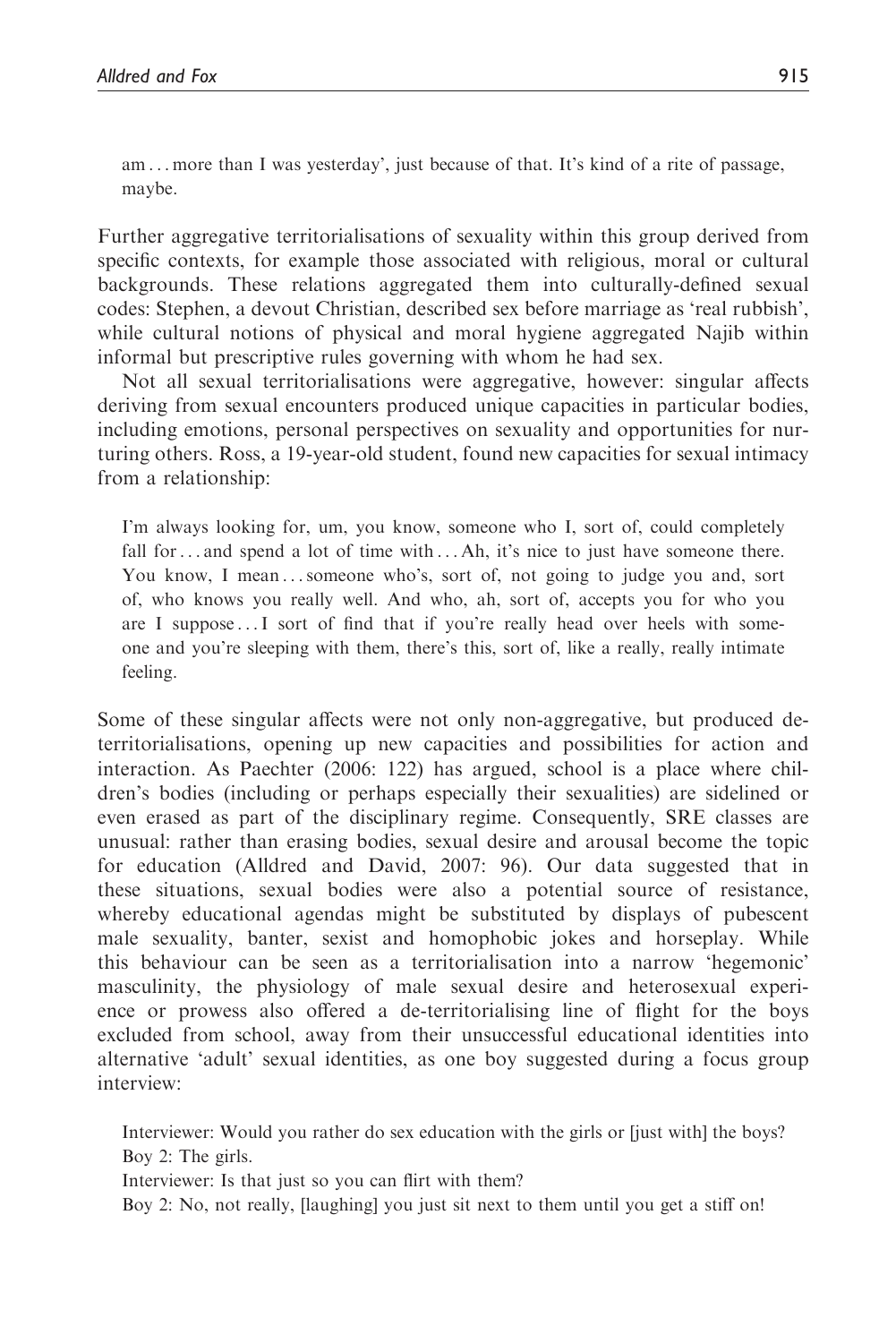The data from the older respondents also suggested how affective flows could produce de-territorialisations. Some were minimal or negative, arguably producing re-territorialisations: Muslim student Ghalib found female company constraining and 'unnatural', but actively sought it out as a means to avoid being aggregated into male companionship, which he feared might lead 'to becoming gay or something'. Marco (like some other students in the sample) had actively resisted territorialisation into a steady heterosexual relationship, which he worried might constrain his future opportunities.

I don't want to get into a relationship at the moment. I'm seeing a girl which [sic] I love dearly, but I feel it might get too involved, and I do not want that at the moment. I feel I, I feel I need to run away from it for, for that reason....

However, another student, Neil hesitantly revealed how a sexual relationship had produced new capacities in him that mitigated threats and risks in his daily life.

You can talk to your girlfriend unlike the way you can talk to pretty much any other person. Like, there's just  $\dots$  there's a bond that forms... like you can literally just say what's, whatever is on your mind. And, ah ... and just, I don't know, that feeling of trust as well, that someone actually is thinking about you all the time ... and you're thinking about them  $\dots$  It's like, it's like a, it's like a kind of bubble amongst the ah  $\dots$  I don't know, because the world's pretty ...I don't want to say dark, because that's a bit unfair. But it's not ... it's kind of like ...scary sometimes. Like when you, when you think about how much shit is going on on the earth, and how many wars and all that. And I think loving ... one other person is a, it's a good way of just, kind of, finding a meaning. You know, it feels like it's not all for nothing, and that there is a point.

In summary, these data demonstrate movements of territorialisation and de-territorialisation, aggregation and dis-aggregation in the sexuality-assemblages surrounding boys and young men, reflecting continual shifts in the micropolitical flows of power and resistance between and within bodies, and the instability of sexuality for young men. Territorialisations and aggregation that reproduce 'hegemonic masculinity' are countered by flows that fracture these dominant forms, and open up new possibilities: we consider the significance of this for understanding young men's sexuality in the following discussion.

## **Discussion**

Sexuality is an area of human existence that refuses reduction to either biology or culture, with the physicality of sexual desire and arousal intricately linked to genetics, psychology, health, interactions and culture. Our materialist analysis of young men's sexuality has documented some of the complex mix of animate and inanimate relations that assemble around sexual behaviours, regimes and identities, and we conclude with some reflections on our findings. These suggest that a sexuality-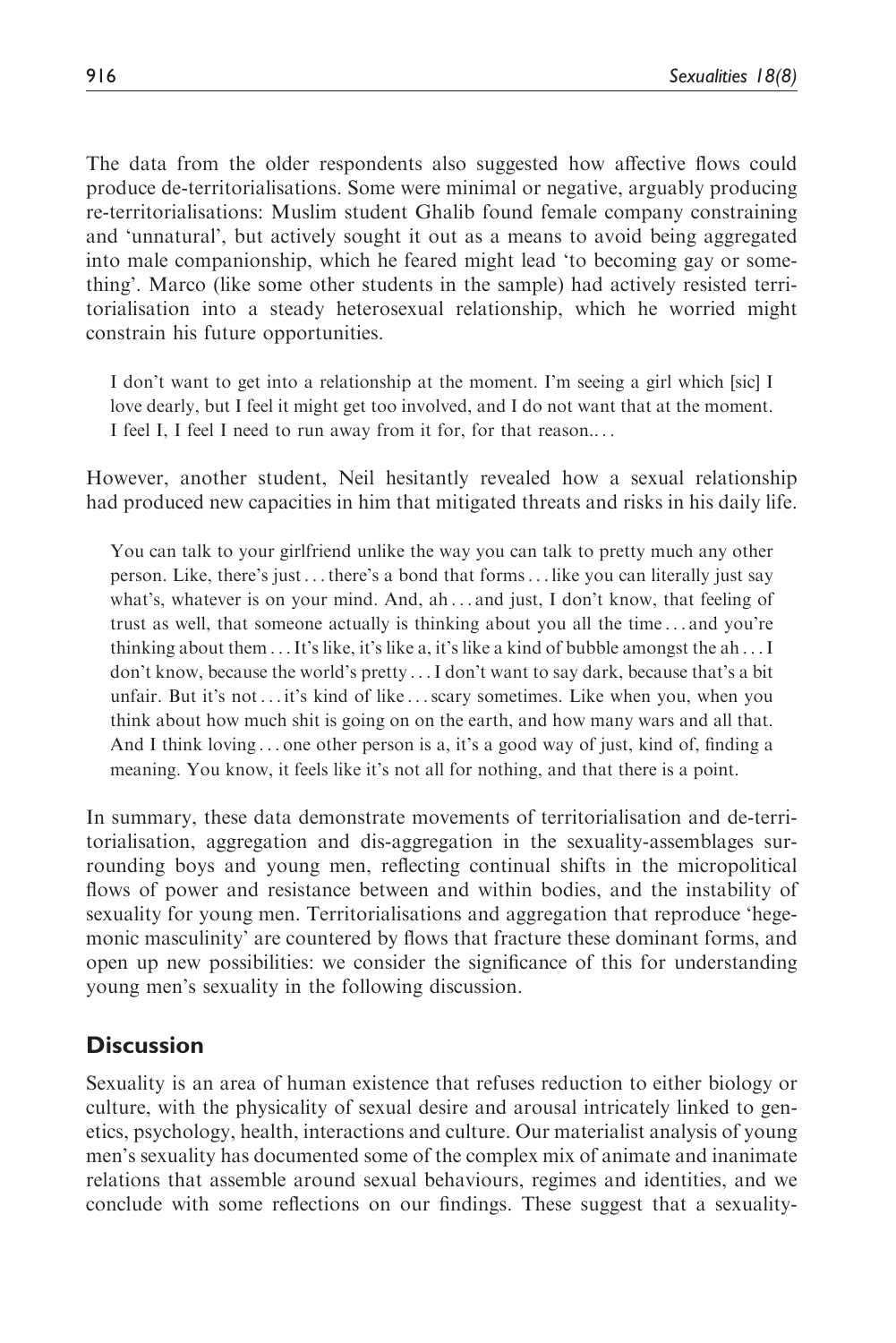assemblage is not a stable entity, but one that is constantly in flux, awash with flows of affect that aggregate and dis-aggregate relations, that territorialise bodies into this or that assemblage but may then loose them on a sexual line of flight. Data from two disparate sources suggest that for young men, bodies and sexualities are territorialised by myriad affects in the sexuality-assemblage deriving variously from physiology, from social interactions with peers or sexual partners, with institutions such as schools or clubs, and by things such as condoms and alcohol. But from another perspective, even the territorialising and aggregating heteronormative banter and disruption of SRE classes, or the ritualised competitiveness of male students 'on the pull', can be a de-territorialisation or a line of flight.

While territorialisation and de-territorialisation are inevitable features of social life, the distinction between aggregating and singular affects is of more significance for our understanding of sexuality. Sexually, a body may be highly aggregated: by psychological, social and cultural inscription into a hetero- or homosexual orientation; into a structured manifestation, be that monogamy, celibacy or promiscuity; by cultural codes surrounding sexual conduct (Foucault, 1981: 103–105); or by scientific knowledge. On the other hand, expressions of sexuality can harness powerful singular affects deriving from physical or emotional intimacy, or from embodied and psychological pleasures, that may stand not only in place of aggregation but even disrupt an aggregated affect economy, radically de-territorialising a body into a sexual line of flight (cf. Renold and Ringrose, 2008: 316).

Such analysis offers a more optimistic perspective on how sexuality has been considered in terms of power and resistance than in either Foucault's work (which sees sexual pleasure as progressively encircled by a *scientia sexualis*), or in perspectives that emphasise hegemonic forms of masculinity characterised by homophobia, misogyny and compulsory heterosexuality (Mac an Ghaill, 1994: 96). In our materialist analysis, 'hegemonic masculinity' is not to be treated as an 'explanation' of young men's heterosexual identities, but a consistent and frequent emergent property, to be explained at the level of actions, interactions and events. It is a social form reproduced by a complex mix of affects deriving from biology and culture, including the affects in the school environment, the cultures of laddism, popular and online media (Bale, 2011) and in the stereotyped patternings of sexual encounters.

But these affect economies and micropolitics also contain within them singular affects which have the capacity to break bodies and subjectivities free from these aggregations. Though sexuality is typically highly constrained, there is always the possibility for it to become other. This poses challenges for how we consider sex and sexuality. As Alldred and David (2007: 96) commented:

The sexual body is nowhere educated. Learning might involve naming body parts and sexual health risks, but the body and its pleasures are clearly 'out of sight' – the superior mind is master to the body with its mistrusted licentious ways.

This absence reflects a deeper ambivalence to sexuality in contemporary culture that silences all but its normative and pathologised forms (Alldred and David,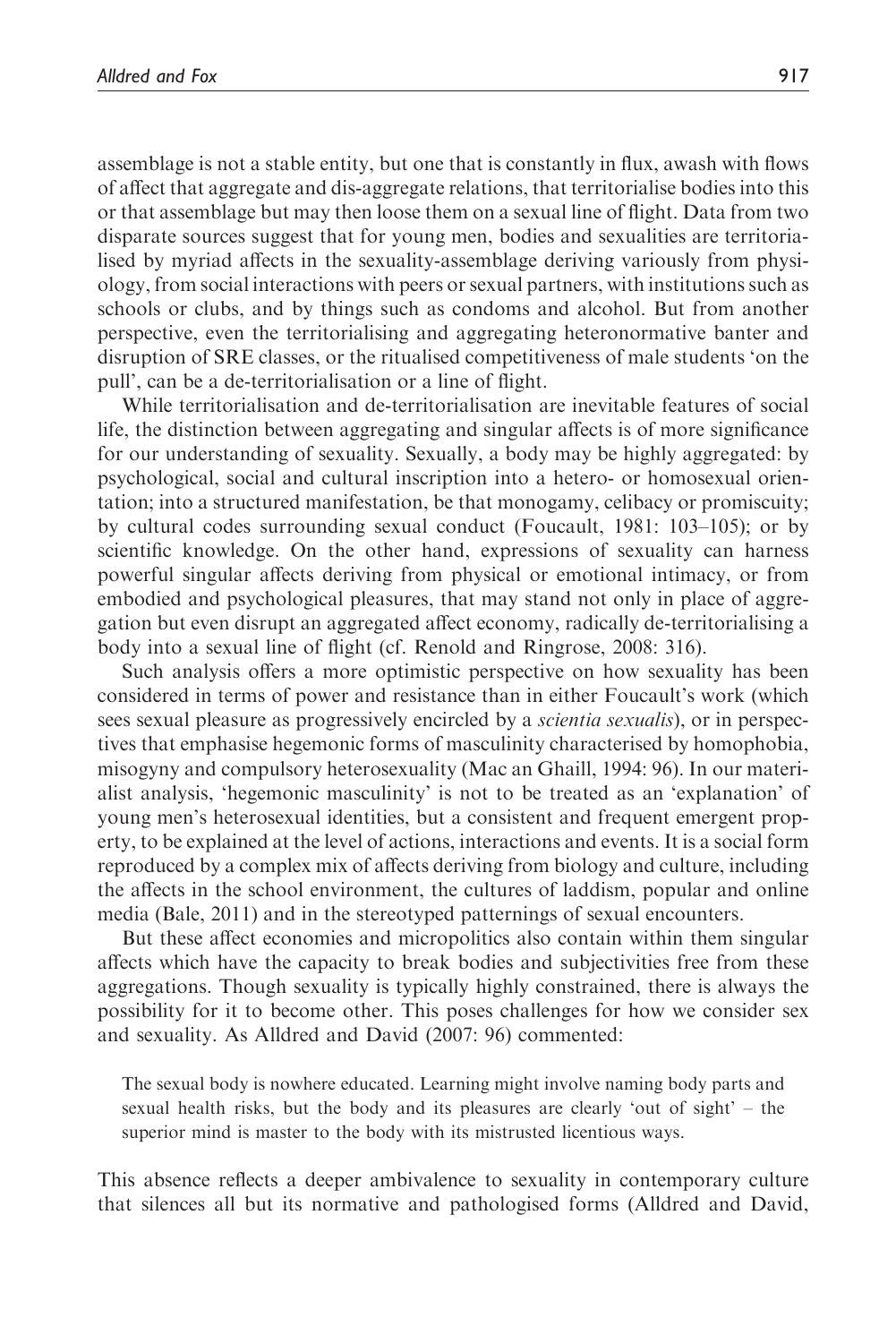2007: 97). If sexuality and sexual pleasure are to become the subjects of education, or more broadly, to become central parts of human existence neither continually suppressed nor mired in innuendo, humour or phobias, then they must do so in all their transgressive rawness, recognising the possibilities for sexuality, for embodied and interpersonal pleasures, and for sexual lines of flight that do not aggregate bodies and individuals into narrow and constraining manifestations.

Our findings reveal that for many young men, the sexuality-assemblage is highly conventional and narrowly defined. This impoverished sexuality is everywhere aggregated and territorialised: by cultural norms of sexual behaviour and expectations imbued with patriarchal and heteronormative biases; by daily interactions between boys and girls, men and women (be this a misogynistic teen peer group or a ritualised dating game); by the genitalisation of sexuality; and by broader social and economic processes. These also often contribute to narrow formations of masculinity, be they 'hegemonic', 'marginalised' or 'subordinated' (Beasley, 2014: 5). But beyond this depleted sexuality always lurks the possibility for new desires, pleasures and capacities, ruptures and resistances that shift bodies way beyond the kinds of conceptions of sexes, genders and sexualities that inform many of these territorialised and aggregated masculinities. The value of this materialist approach rests in revealing the sexuality-assemblage not as an attribute of an individual body or human subject, but as a material, micropolitical field within which young male bodies and subjectivities are assembled, from which normative forms of masculinity and sexuality are produced and reproduced, but within which resistance and becoming-other are always possible.

#### **Notes**

- 1. Some authors in the social study of sexuality draw on both interactionist and poststructuralist traditions.
- 2. Data gathered by Roger deVisser and Jonathon Smith as part of the ESRC-funded Young Men, Masculinities and Health study (2003–2004); UK Data Archive, University of Essex (UKDA 5371). This was a self-selected sample recruited by advertisements in universities, employment offices and a local newspaper, but subsequently stratified to provide diversity in social class and ethnicity.

#### **References**

- Alldred P and David M (2007) Get Real about Sex. Maidenhead: Open University Press. Bale C (2011) Raunch or romance? Framing and interpreting the relationship between
- sexualized culture and young people's sexual health. Sex Education 11(3): 303–313.
- Barad K (1996) Meeting the universe halfway: Realism and social constructivism without contradiction. In: Nelson LH and Nelson J (eds) Feminism, Science and the Philosophy of Science. Dordrecht: Kluwer, pp. 161–194.
- Barker M (2005) This is my partner, and this is my ... partner's partner: Constructing a polyamorous identity in a monogamous world. Journal of Constructivist Psychology 18(1): 75–88.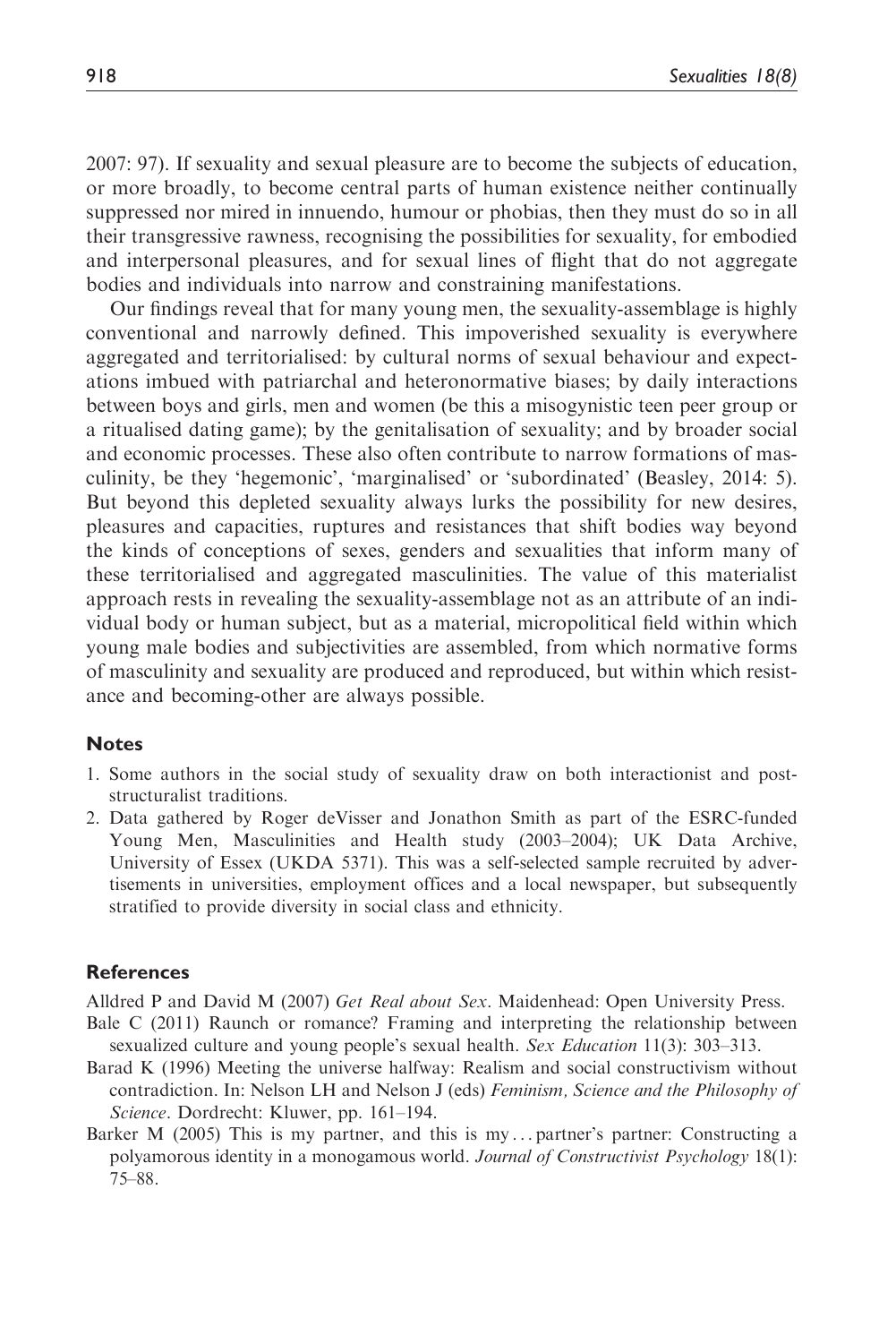- Beasley C (2014) Caution! Hazards ahead: Considering the potential gap between feminist thinking and men/masculinities theory and practice. Journal of Sociology. Epub ahead of print 17 October 2014. Doi:10.1177/1440783314553317.
- Beckman F (2011) 'Introduction: what is sex? An introduction to the sexual philosophy of Gilles Deleuze'. In: Beckman F (ed.) Deleuze and Sex. Edinburgh: Edinburgh University Press, pp. 1–29.
- Braidotti R (2000) Teratologies. In: Buchanan I and Colebrook C (eds) Deleuze and Feminist Theory. Edinburgh: Edinburgh University Press, pp. 156–172.
- Braidotti R (2006) Transpositions. Cambridge: Polity.
- Braidotti R (2011) Nomadic Theory. New York: Columbia University Press.
- Braidotti R (2013) The Posthuman. Cambridge: Polity.
- Bridges T and Pascoe CJ (2014) Hybrid masculinities: New directions in the sociology of men and masculinities. Sociology Compass 8(3): 246–258.
- Clough PT (2004) Future matters: Technoscience, global politics, and cultural criticism. Social Text 22(3): 1–23.
- Connell RW (1987) Gender and Power: Society, the Person, and Sexual Politics. London: Allen & Unwin.
- Connell RW and Messerschmidt JW (2005) Hegemonic masculinity: Rethinking the concept. Gender & Society 19(6): 829-859.
- Coole DH and Frost S (2010) Introducing the new materialisms. In: Coole DH and Frost S (eds) New Materialisms: Ontology, Agency, and Politics. Durham, NC: Duke University Press, pp. 1–43.
- DeLanda M (2006) A New Philosophy of Society. London: Continuum.
- Deleuze G (1988) Spinoza. Practical Philosophy. San Francisco CA: City Lights.
- Deleuze G and Guattari F (1984) Anti-Oedipus: Capitalism and Schizophrenia. London: Athlone.
- Deleuze G and Guattari F (1988) A Thousand Plateaus. London: Athlone.
- Epstein D (1998) Real boys don't work: Underachievement, masculinity and the harassment of 'sissies'. In: Epstein D, Elwood J, Hey V, et al. (eds) Failing Boys? Issues in Gender and Achievement. Buckingham: Open University Press, pp. 96–108.
- Foucault M (1981) The History of Sexuality Vol.1: The Will to Knowledge. Harmondsworth: Penguin.
- Fox NJ and Alldred P (2013) The sexuality-assemblage: Desire, affect, anti-humanism. Sociological Review 61(6): 769–789.
- Fox NJ and Alldred P (2014) New materialist social inquiry: Designs, methods and the research-assemblage. International Journal of Social Research Methodology. Epub ahead of print 6 June 2014. DOI: 10.1080/13645579.2014.921458.
- Frosh S, Phoenix A and Pattman R (2002) Young Masculinities. Basingstoke: Palgrave.
- Gagnon JM and Simon W (1973) Sexual Conduct. Chicago, IL: Aldine.
- Holland J, Ramazanoglu C, et al. (1998) The Male in the Head. London: Tuffnell Press.
- Holmes D, O'Byrne P and Murray SJ (2010) Faceless sex: Glory holes and sexual assemblages. Nursing Philosophy: An International Journal for Healthcare Professionals 11(4): 250–259.
- Kimmel MS (2008) Guyland: The Perilous World Where Boys Become Men. New York: Harper.
- Lambevski SA (2005) Bodies, schizo vibes and hallucinatory desires sexualities in movement. Sexualities 8(5): 570–586.
- Lees S (1993) Sugar and Spice. Sexuality and Adolescent Girls. Harmondsworth: Penguin.